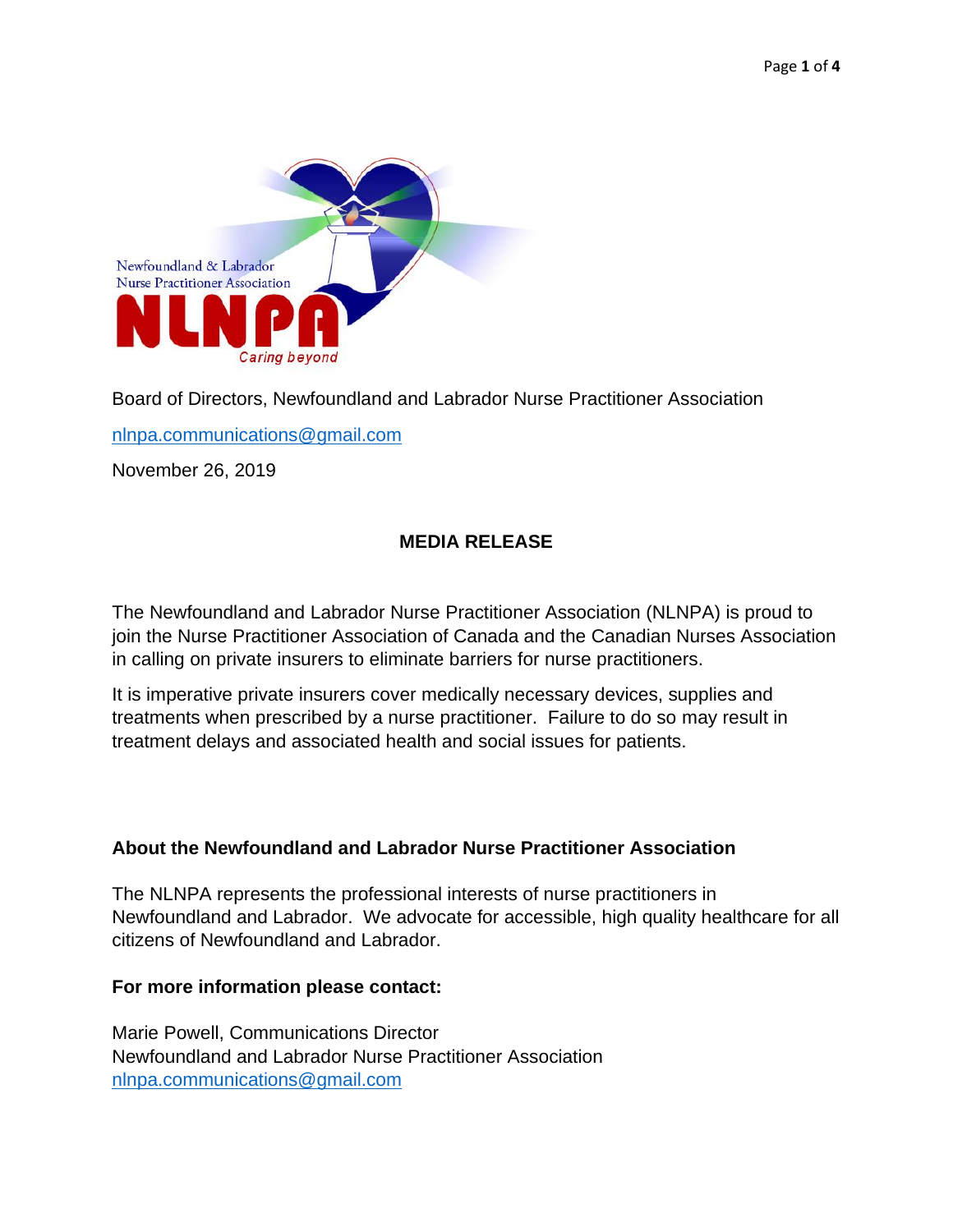

# **Health-care providers jointly call on private insurers to eliminate barriers for nurse practitioners**

# *It's time insurance companies recognize NPs in their private insurance policies as prescribers of medical supplies and devices and other health-care services*

**Ottawa, November 13, 2019** — Today, health-care leaders from across Canada come together to join the Canadian Nurses Association (CNA) and the Nurse Practitioner Association of Canada (NPAC) to call for all health insurance companies who provide private health insurance in Canada to amend their policies and language to reflect the scope of practice of nurse practitioners (NPs).

NPs in Canada have a regulated advanced scope of practice as a result of their additional education and skills. This permits them to autonomously assess, diagnose and treat medical issues. It also includes the legislated authority to order diagnostic tests, write prescriptions for medically necessary devices, and refer clients to other health-care services.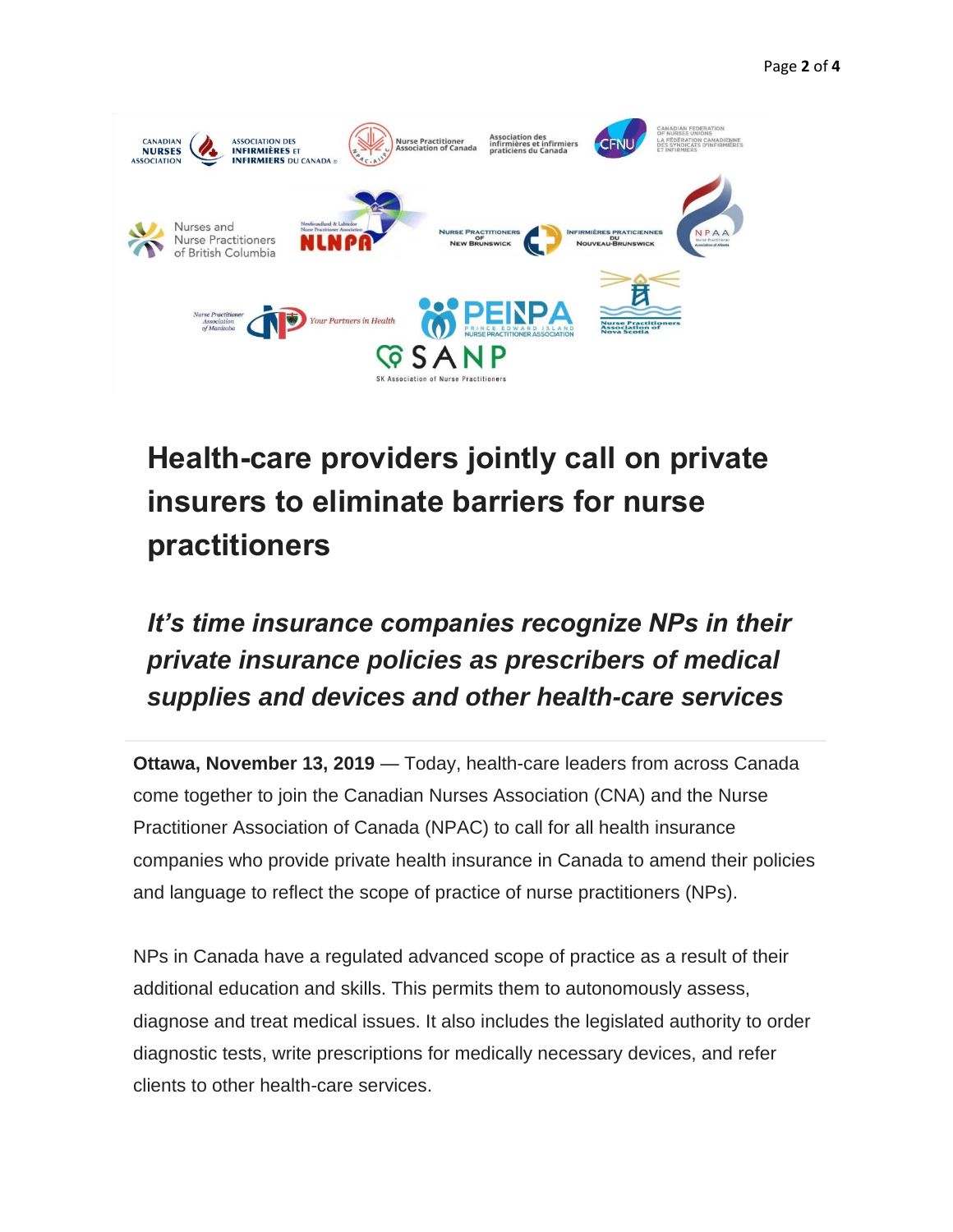Page **3** of **4**

"Most Canadian private insurance plans reimburse their clients only for physicianissued prescriptions for medically necessary devices, supplies and treatments performed by other health professionals. NPs are not included in most Canadian private insurance plans' definitions of prescribers, even though these activities are well within an NP's legal scope of practice," said Claire Betker, president of CNA.

In 2018, there were 5,697 NPs practicing across Canada in all provinces and territories. NPs work in a variety of different settings, including hospitals, community care, long-term care, and NP-led clinics. NPs in primary care serve nearly three million Canadians.

"NPs help to improve access to care, particularly in rural and remote communities. Today, some of these communities have inadequate access or no access to a physician. NPs are at the forefront of developing innovative health solutions, especially in rural communities," said Lenora Brace, president of NPAC.

There is a significant primary care deficit in Canada. Refusing prescriptions written by NPs for medical supplies and devices and for health-care services for patients leads to delays in timely treatment and care. Insurance plan members with an NP as their primary care provider should not be subject to reduced access to health insurance coverage.

"Given that NPs can solve Canada's primary care shortage, especially in underserved areas, the Canadian Federation of Nurses Unions (CFNU) echoes the call to modernize insurance policies and break down barriers to NP care. As revealed by the largest-ever pan-Canadian survey of NPs, which was conducted by CFNU in 2018, removing barriers to their full scope of practice was one of the top concerns affecting the retention and recruitment of this underutilized group of practitioners," said Linda Silas, president of CFNU.